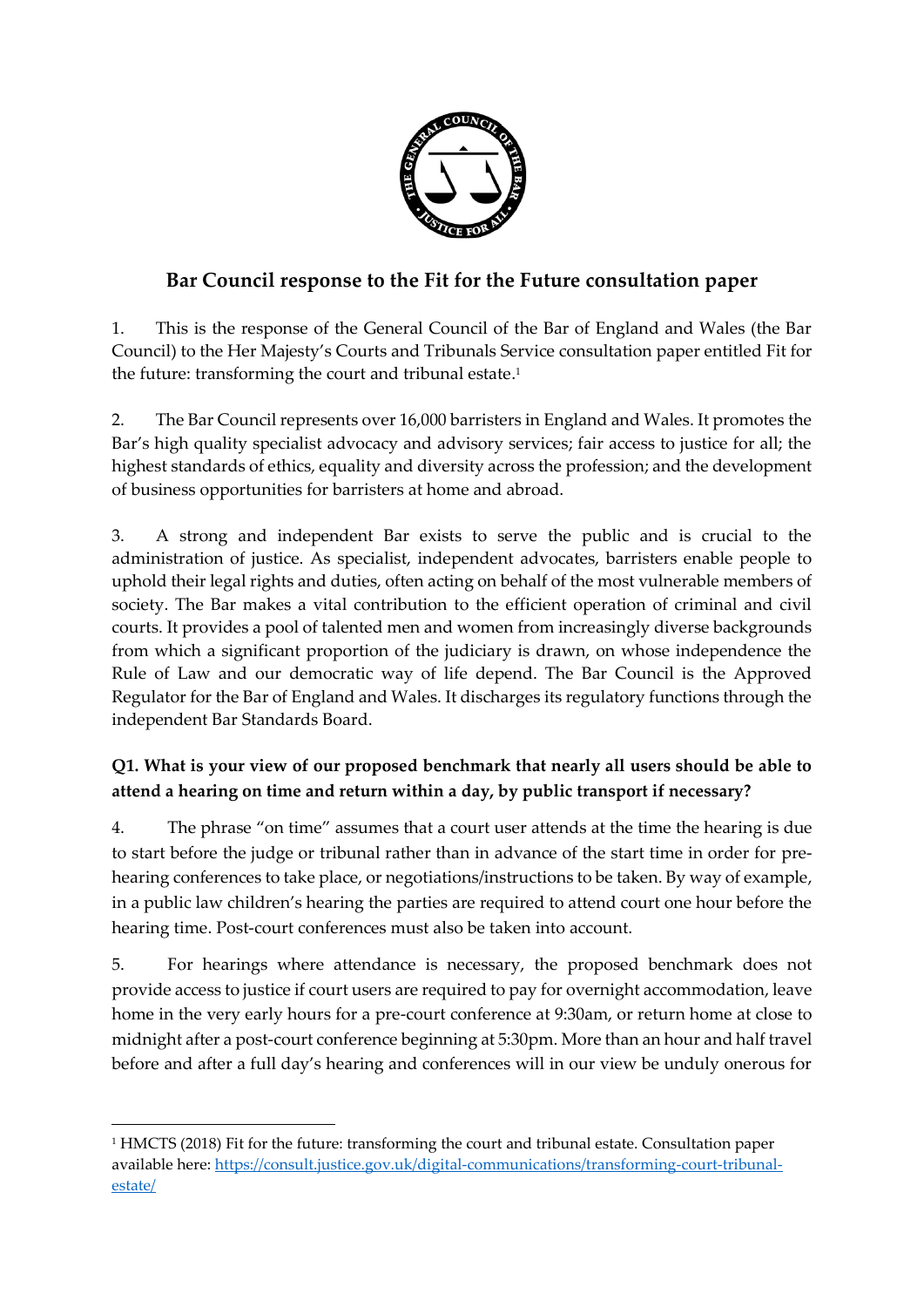many. We doubt that any test in which these were considered to be successful outcomes could be said to built around the needs of the public.

6. Travel in excess of an hour is also likely to indirectly discriminate against court users who have responsibility for school-aged children, even allowing for breakfast club facilities.

7. The Bar Council believes that a benchmark of travel within an hour for 90% of court users is a system more suitable to the needs of the public, and that longer journeys will impact on the delivery of justice.

### **Q2. What is your view of the delivery of court or tribunal services away from traditional court and tribunal buildings? Do you have a view on the methods we are intending to adopt and are there other steps we could take to improve the accessibility of our services?**

8. Measures which improve access to justice, which in the context of this question relates to the provision of 'supplementary' court and tribunal buildings, are supported in so far as the buildings are fit for purpose.

9. A major factor which needs to be taken into consideration is the availability of rooms which can be used for conferences between lawyers and clients. Whilst a building may have a room which is suitable for use as a tribunal or court hearing room, it will not be a suitable building unless there are an adequate number of conference rooms where lawyers can meet with clients and witnesses for the purposes of pre- and post-hearing conferences. This can only be done in a private setting for obvious reasons.

10. In the case studies provided, reference was made to use of council buildings. Coronial proceedings are often held in such buildings and often provide inadequate facilities for conferences between lawyers and families, all too often forcing counsel to take instructions, provide advice, etc. in physical circumstances in close proximity to other parties and which do not allow for those essential communications to be safely confidential. It is unacceptable to expect lawyers and their clients to whisper during a pre- or post-hearing conference and the result of inadequate conference rooms is less candid information provided by the litigant or less candid advice by the advocate for fear of being overheard. This has knock-on effects such as miscommunication which in turn can lead to increased hearing lengths and dissatisfied court users. In some cases, inadequate facilities can act as a bar to a just outcome in any given hearing which can lead to further litigation or a loss of trust in the justice system. It is, of course, even more unacceptable for these conferences to be undertaken in a public area.

11. In the same vein it is essential to consider whether adequate security can be provided in the designated building and whether the building allows access for disabled and less-abled users. It is unacceptable to house hearing rooms on higher floors of buildings where there is no access other than by stairs.

12. Further, it is important to ensure there is adequate access to refreshments in or near to the building: cases often last a full day or more and it is unacceptable to expect all users to bring such food and drink as they may require during the working day. Further still it is important to ensure there is adequate parking close to the venue.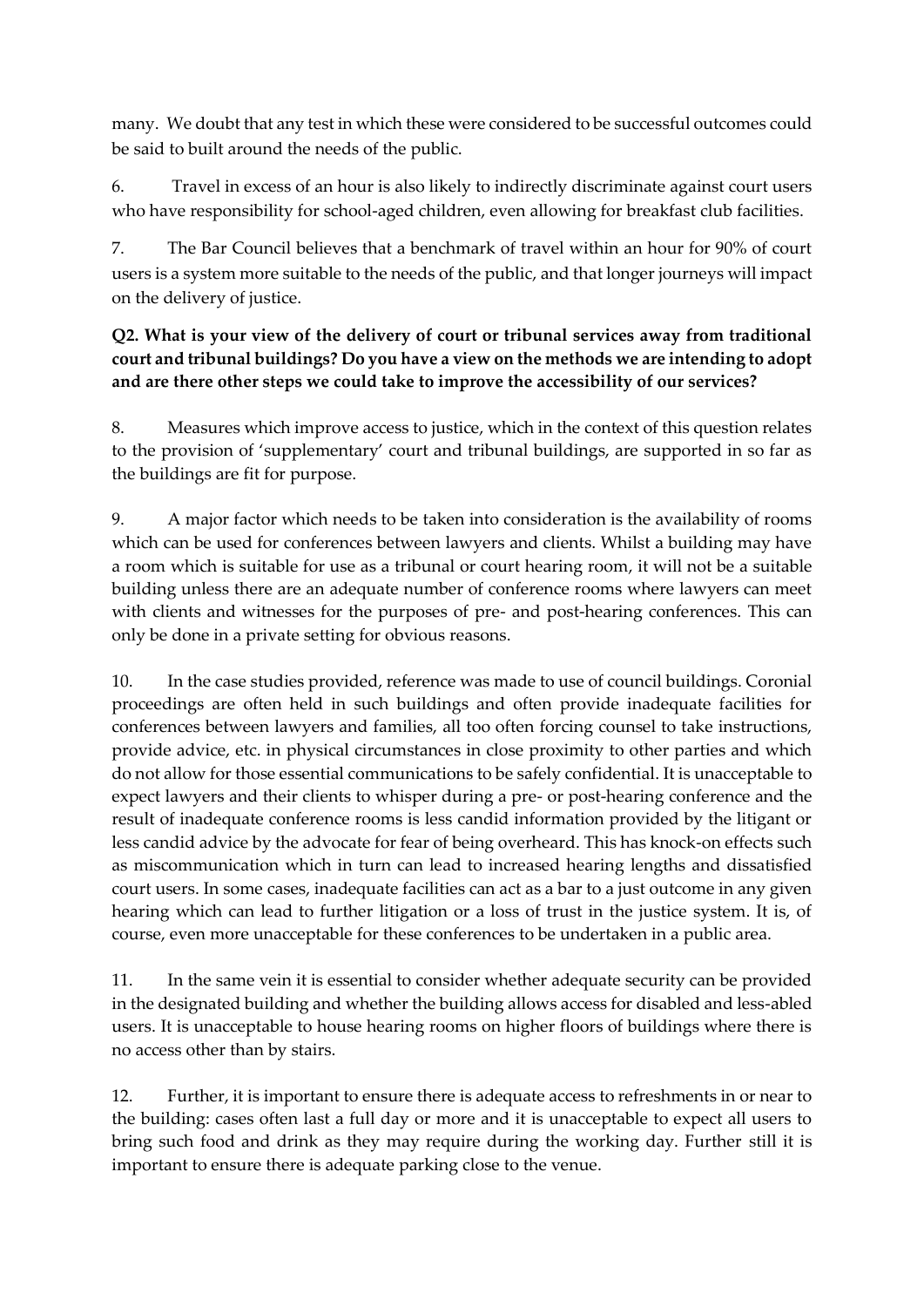13. Finally it is important to ensure that users are informed of any alternative venue in a timely fashion rather than at the last minute, and to consult with any users as to the use of an alternative venue prior to a decision being made so that needs, such as accessibility, and special measures (such as witness screens or video link) can be taken into account.

14. This answer relates only to the proposal to deliver court and tribunal services in buildings not primarily designated or used as courts or tribunals. It does not address the delivery of court or tribunal services using technological methods as this was not discussed in the section of the consultation paper preceding the question.

## **Q3. What are your views regarding our analysis of the travel time impacts of our proposals? Are there any alternative methods we should consider?**

15. The broadening of the travel time impact to the catchment area rather than the closing court itself is a welcome change, as the initial proposals did not take into account the time required to travel into the town centre where the closing court was located before making a further journey to the receiving court.

16. The assessment of the impact on travel time however continues to assume that the court user only needs to attend court for the time listed for the start of the hearing before the judge or tribunal, rather than one hour before in order for negotiation to take place or further instructions to be given. The difference is significant for court users attempting to travel to major conurbations, as many of the travel times used in the court closure consultation avoided the worst of rush hour travel problems.

### **Q4. Do you agree that these are right criteria against which to assess capacity? Are there any others we should consider?**

17. The Bar Council's overriding impression of the criteria is that they are not readily comprehensible beyond HMCTS itself. The criterion "apply our learning from the OHC project to ensure we have we have clearly understood hearing room requirements at both importing and exporting locations", is not accompanied by an indication of what was learnt from OHC project, which means there is no way of knowing whether these were the "right" lessons.

18. The criterion "align estates changes with reduced capacity requirements which take place as a result of modernization" is also unsuitable as it predetermines the consequences of "modernization" with no evidence base presented in the consultation to support this. For example, if HMCTS decides that there should be a designated room within each court centre for 'online' hearings to be viewed by the public, the relevant court centre will still need to be operational even if the litigants are not physically present at the court centre. It would be better to state that "estate changes should be aligned to altered capacity requirements resulting from online courts"

19. A further criterion which should be used to assess capacity is "an accurate record of the use of court and tribunal facilities and published models as to predicted future use of court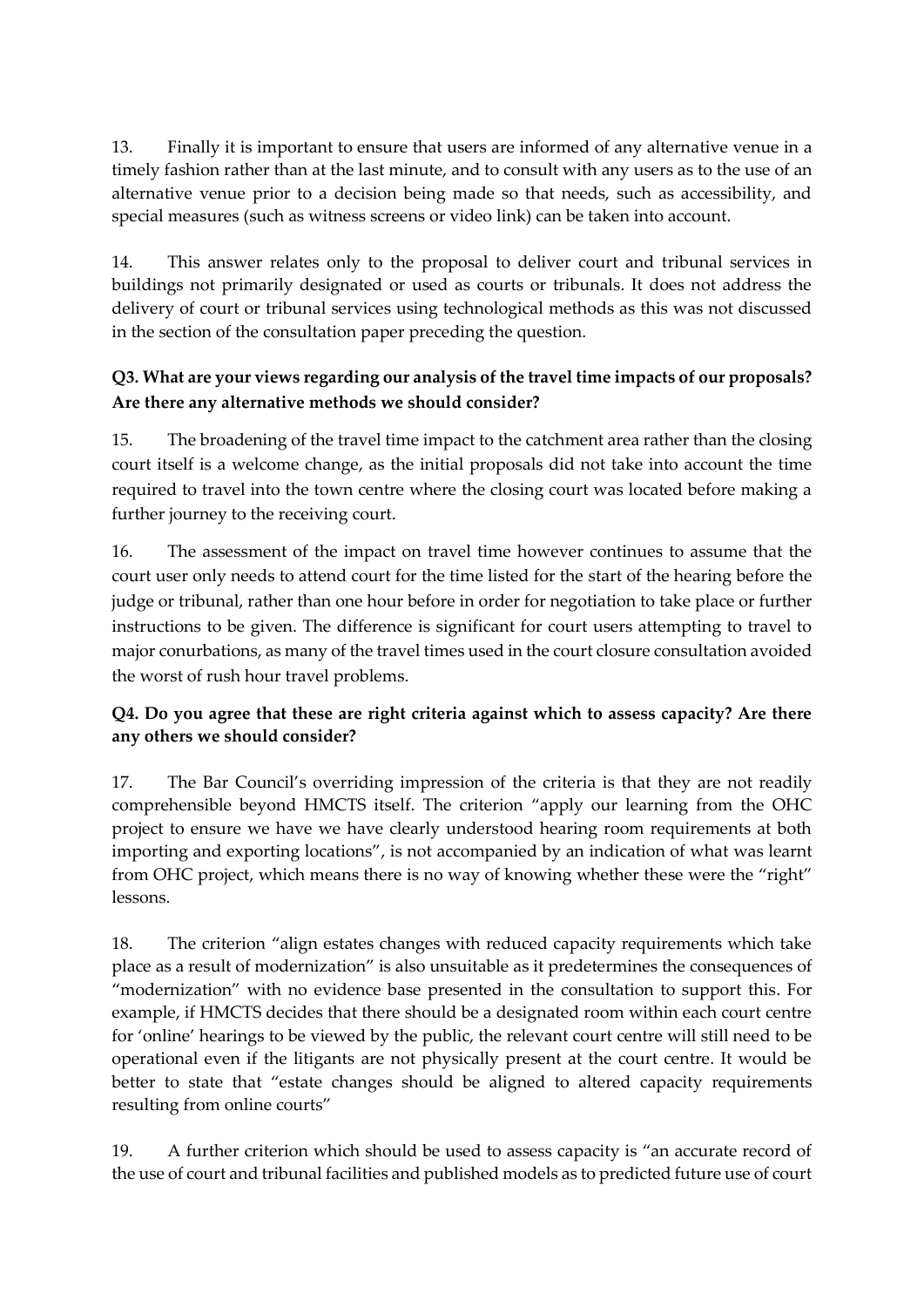and tribunal facilities". This is desirable as it injects transparency into the process and will allow for analysis of the models, to ensure they are based upon reasonable assumptions, and data, to ensure it is reliable.

20. Capacity should not be the only criterion which is used to determine court closures. Facilities which are left must be adequate (see the answer to question 2, above). Further, and beyond a dogmatic analysis of capacity, geographical coverage and representation of the justice system throughout the country should also be borne in mind.

#### **Q5. What is your view on the proposed principles and approach to improving the design of our court and tribunal buildings? Do you have any further suggestions for improvement?**

21. The Bar Council agrees, as referred to in paragraph 4.63, that as a result of disrepair and lack of planned preventative maintenance many court and tribunal buildings do not provide a suitable environment for court users. We welcome the proposals to update court buildings and facilities; we consider that even relatively minor and cost-effective solutions (for example Wi-Fi in all county courts) could significantly improve the user experience. We note that the consultation sets out aspirational statements of intent with which there can be little disagreement, but we are concerned that these should be matched by a cultural change in the approach to court infrastructure away from remedial capital investment every 15 to 20 years, when a crisis point is reached, and towards a sustained programme of repair and improvement.

22. The Bar Council welcomes the proposal to allow "small works" to be instructed directly and locally and without the need for going through a "business case" process. We are surprised that it was ever the case for the minor works identified at paragraph 4.66. We would like to see a fuller list of minor works which can be left for local decision by a responsible officer ("building champion") to include all paint repairs and redecoration, glazing and window frame work, lock replacements etc. These are matters which directly and negatively affect the working environment at courts and tribunals when they are managed poorly or delayed. Efficient, timely and cost-effective repair is important not just for the longevity and condition of the court estate but for its central function in the delivery of justice. We consider that local management of these issues is vital, as is a clear indication of the budgets will be made available going forward. We would like to see a commitment to a protected and identified budget to maintain and improve the court estate rather than a oneoff upgrade.

23. In the civil and family courts there continues to be inadequate provision of conferencing facilities for the use of lawyers and their clients/witnesses. For the reasons already set out in response to question 2, a room which is adjacent to a judge's chambers, the public waiting area or the designated court/tribunal room but which is not sound-proof is not fit for purpose. The conference rooms that do exist are extremely popular and usually taken by someone else. Such rooms need no more than table and sufficient chairs.

24. We note that one of the proposals is to consolidate courts and tribunals into one large regional building. We have some concerns about this proposal, as follows.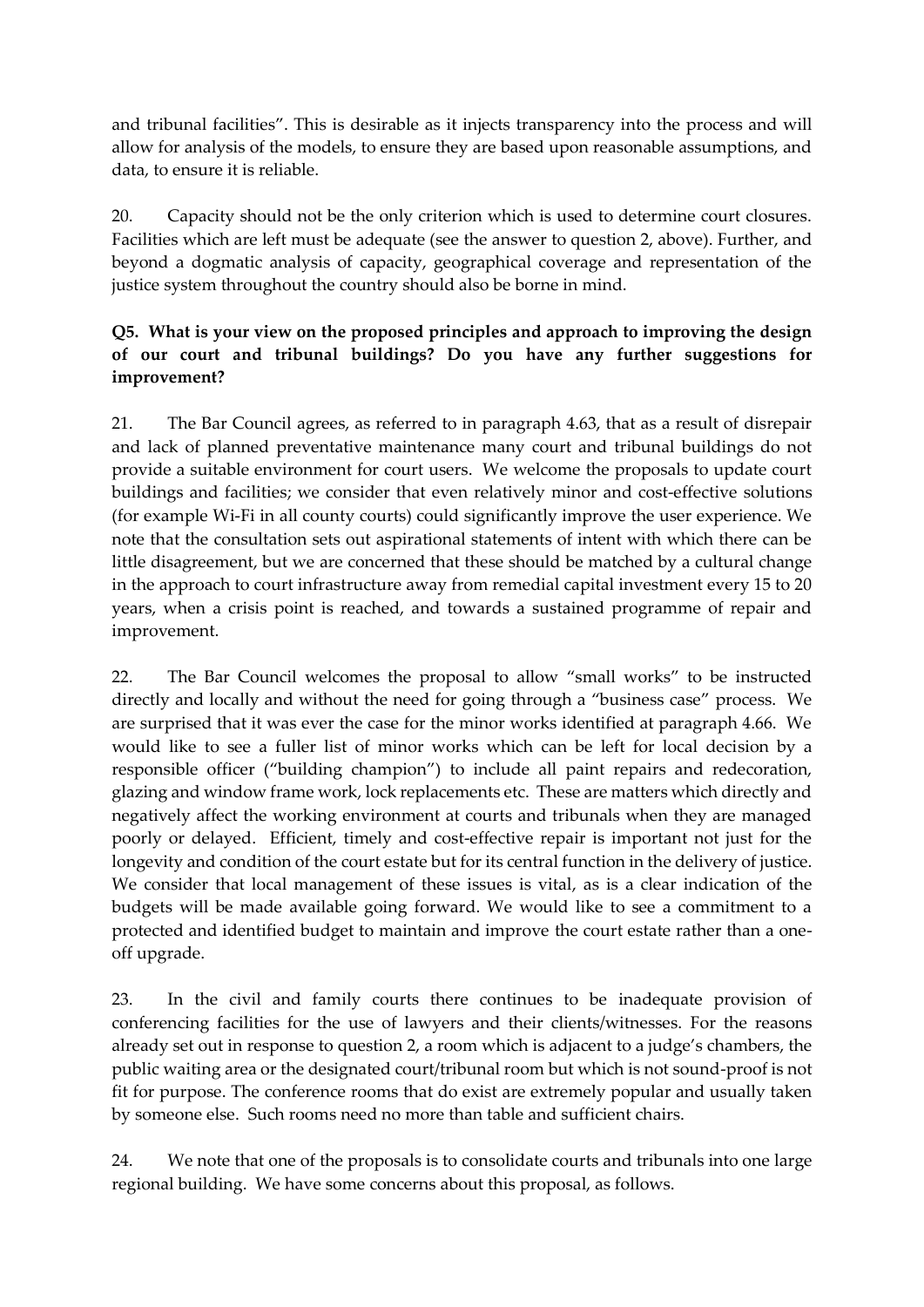- a. Whilst we can readily accept that consolidating facilities in larger more modern premises may be advantageous, in particular from a cost perspective, we consider that there are limits to the extent to which the density and distribution of court buildings can be reduced without adversely affecting court users and compromising the civic function of locally administered justice. In particular we do not think the case has been made for an overall reduction in the size of the court estate; that is to say we would not wish to see HMCTS sell off two courts and replace them with one which is half the size and less well-equipped to handle the volume of hearings currently scheduled.
- b. The Bar Council takes the view that there should be evidence of redundancy in the existing estate rather than an assumption that this will be the case as the result of the introduction of digitisation. In our view, it is far from clear that the court buildings which we have are redundant or that they will be so in the near future. We appear to have quite the opposite problem. Lower-value cases (which make up the majority of hearings in county courts) are often block-listed, and the parties who turn up face a significant risk that their case will not be effective due to lack of judges/court space. HMCTS has recently stated that virtual hearings will not be imposed upon anyone who does not wish to participate and it therefore seems likely that physical hearings will remain the norm for some time to come. It is currently unclear to us why HMCTS has concluded that there is significant spare capacity in the court estate.
- c. In the case of tribunals, appellants, who are in many cases unrepresented and with physical and mental health problems, often struggle to travel to existing venues. Court closures would require them to travel even further thereby causing greater difficulties. Travel times to court are, we think, likely to be a significant issue if the court estate shrinks markedly and/or court hours are extended. We consider that large and remote court buildings may serve to reinforce the perception of remote and impersonal justice removed from the communities in which people live.
- d. The needs of tribunal users may also differ from those of typical court users. For instance, in the social entitlement chamber, ground floor locations are often required to accommodate appellants who are unable to travel in a lift or whom, because of mobility problems, require their appeal to be heard in a location as close to the entrance as possible. Large and distant court buildings can also be intimidating for unrepresented appellants, particularly those with mental health problems. Where there are existing and suitable local premises we question whether the cost advantages of consolidation outweigh the advantages of local and accessible public access to the courts given the problems that are likely to result from the hollowing out of the estate and the decrease in user proximity.

25. We were concerned to see the proposal at paragraph 4.74 that it is likely that more of the historic court buildings are to close. It is accepted that these may be difficult and expensive to adapt to modern ways of working; however, we suggest that there are wider considerations to be borne in mind which militate against closing and selling off yet further historic court buildings.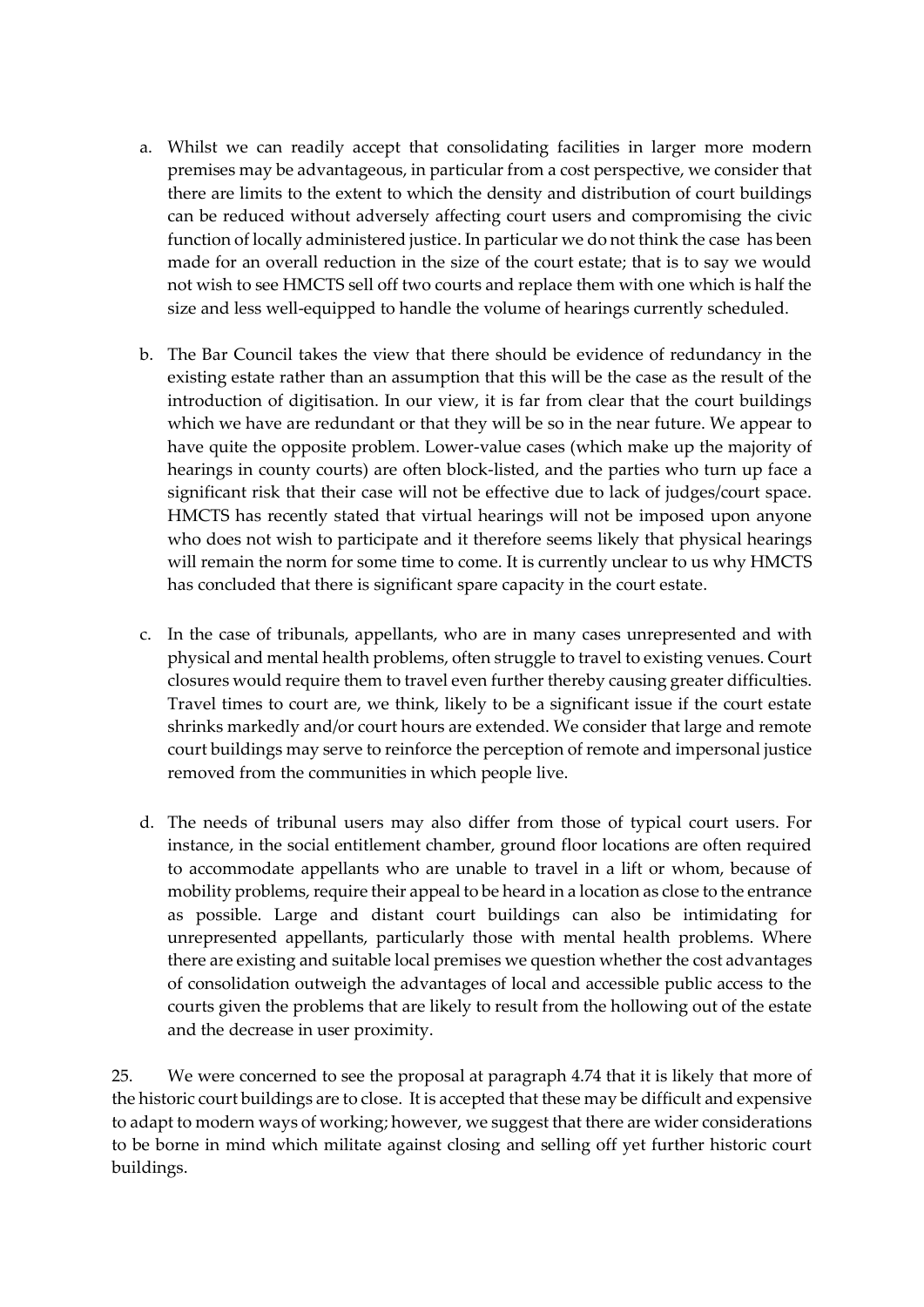- a. Whilst we accept that buildings may become unfit for purpose we do not accept that it follows that sale in favour of modern buildings is the solution. With some work, the Royal Courts of Justice have been updated and permit effective modern ways of working without there being a need to move to a modern building. The refurbishment and redevelopment of the Supreme Court is another example. We do not accept that London is a special case; where other cities and towns have historic court buildings we consider that the assumption should be that attempts will be made to retain their existing functions which play an important role in contributing to the sense of continuity, place, stability and community up and down the country. Law being administered through the established court buildings assists in preserving and bolstering the Rule of Law and giving authority to the decisions of the courts.
- b. In relation to new and refurbished court premises, we note the introduction of a design guide and agree that the pilot court centres represent a marked improvement in the user experience and the welcome introduction of flexible court space. We think consideration ought to be given to the elevation of some or all of the design guide into a statement of minimum acceptable standards for court users.

#### **Q6. What are your views on our approach to people and systems? How do we best engage with the widest possible range of users as we develop scheduling and listing systems? What factors should we take into account as we develop our plans?**

26. As to people and systems, the Bar Council applauds the aims set out at paragraph 4.91, however, it does not meet our experience across court and tribunal centres and we suggest that more realistic and mundane aims would be appropriate:

- a. Provision of sufficient and able administrators to allow for the court system to operate properly. That is for applications to be processed in a timely manner; staff available to receive skeleton arguments and other documents; the court or tribunal to have relevant papers in good time for a hearing; dedicated staff working, in particular, in advance of 10am and at 2pm so as to allow telephone hearings to take place (and be effective).
- b. Provide sufficient and able clerks to assist courts and tribunals in their functions including: Recorders and other deputy judges who are often very largely without assistance in carrying out their roles; clerks being present in the courts to assist the judges, providing a measure of security; clerks assisting with the drawing up of orders and communicating, post- hearing, with the decisions of the court.

27. We are not against the provision of Digital Support Officers and positively welcome Assisted Digital provision. However, many courts and tribunals suffer from basic failings in staffing and administration, and in our view basic and competent management to allow for ordinary good operation of the courts and tribunals ought to be the first priority, before introducing additional responsibilities and workstreams.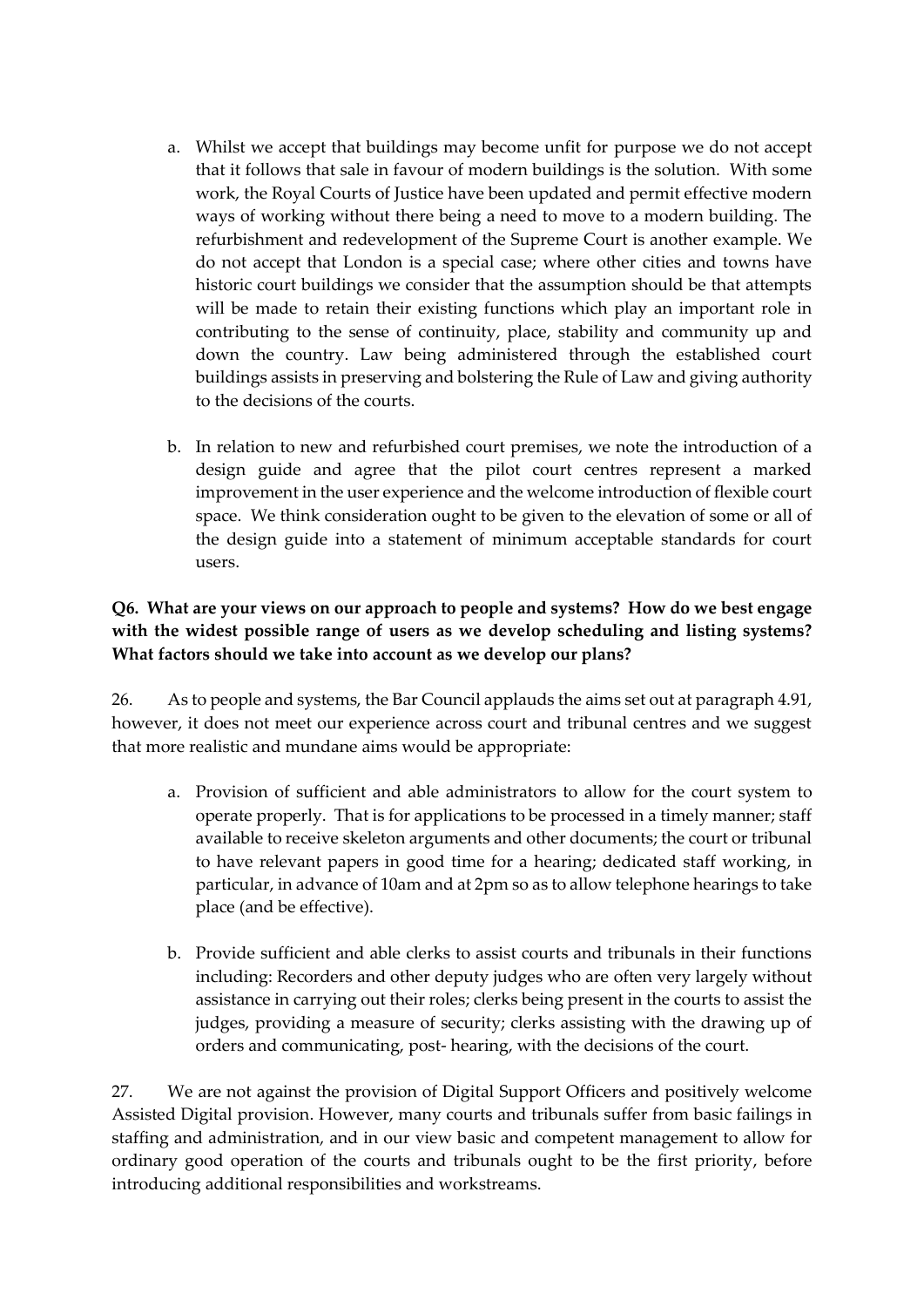28. By way of example, within Fox Court (which is the main tribunal centre for the South Eastern Circuit in London) there is no Wi-Fi at all and judges have no access to computers other than those which are password controlled by their clerks. The current technology infrastructure is outdated and there is little point in employing IT consultants to generate elaborate systems when all that is needed is most cases is access to reliable and basic technology.

29. The narrative in the consultation paper reflects problems that certain groups have using technology (e.g. the elderly). This seems to miss the fact that there are huge swathes of society who do not have access to IT at all. For example, in the tribunals system many appellants have severe mental health problems and live at the margins of society. Many of them have no long-term accommodation and live on extremely limited funds. The Bar Council continues to believe that it is ambitious to think that these people (who very often are so ill that they can't fill in the simple claim form themselves) are going to (a) have access to technology and (b) be able to engage with online court and tribunals services in any meaningful way, with or without the benefit of Assisted Digital.

### **Q7. Do you have views on our approach to evaluating proposals for estates changes or any suggestions for ways in which this could be improved?**

30. We agree that there is a multitude of factors which need to be taken into account when deciding on estates changes and that a balance may need to be struck between competing objectives. It is impossible for us to comment on the evaluation matrices referred to in paragraph 4.95 of the paper without seeing them, although the principle behind such a matrix seems sensible.

31. We stress, however, that not all factors in the matrix ought to be given the same weight, and that considerations of access to justice *must* be paramount.

32. We approve of the principle of delivering value for money, but we disagree with the interpretation of this principle at the top of page 19 of the consultation paper as necessarily involving the reduction in cost of running the estate (and maximising receipts from surplus estate). Value for money can and should (in appropriate circumstances) mean that a better service is achieved for the same cost. It is important to bear this in mind when considering the closure of court buildings which are a long distance from alternatives.

33. We are not opposed in principle to the closure of court buildings to save money, provided that access to justice is not unreasonably impeded. Court buildings should be retained, no matter how expensive it may be to maintain them, if their closure would result in members of the public in the local area being unable (in practice rather than in theory) to attend court.

34. In this context, we suggest that a further factor which should be taken into account in the evaluation matrix is the extent to which members of the public in the area of the court which it is proposed to close have access to Citizens Advice Bureaux or other freely available face-to-face advice (including the Assisted Digital provision). Where a local court closes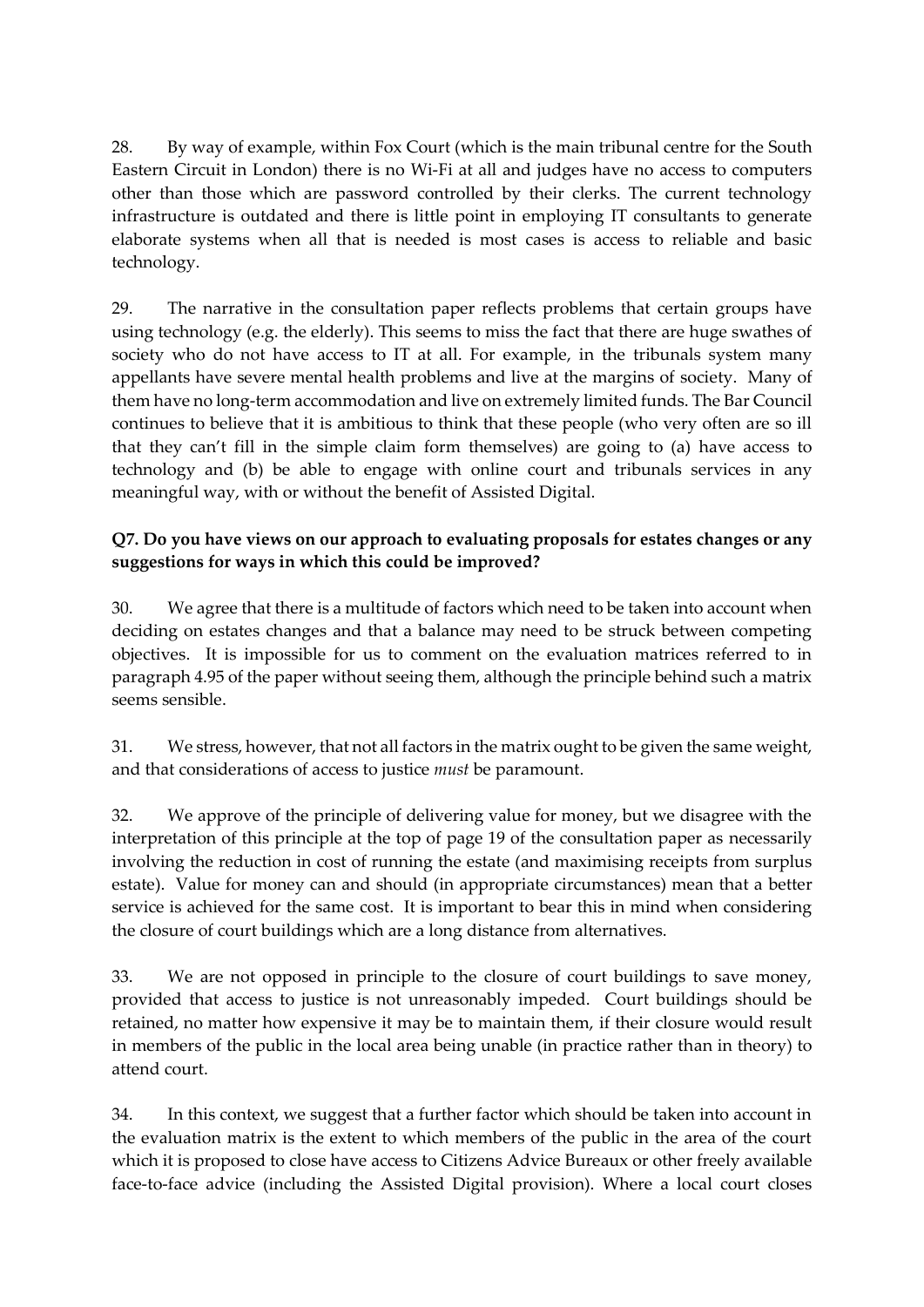without freely available face-to-face advice people may not know where their nearest court is, or may travel for hours to a court which turns out not to be the right one for the issue of their claim.

#### **Q8. What is your view on our proposed approach to future estates consultations?**

35. Subject to one important point, we do not disagree in principle with a rolling programme of consultations. We also appreciate that a transfer of work from one court building to another local court building might more appropriately be regarded as integration, rather than closure.

36. The important proviso in respect of both these points, however, is that it would be wrong to close one court building on the basis that there is a second court building nearby which can accommodate the work of the first court building, if the second court building is then itself going to be considered for closure. Respondents to the consultation concerning the first closure may be comfortable that access to justice will not be impeded because of the proximity of the second building. The basis on which such responses were given would, obviously, be undermined if, shortly after the first closure, there is then a consultation about the closure of the second building.

37. This is not just a hypothetical example. We understand that there was a consultation concerning the proposed closure of Lambeth County Court in 2016. As a result of objections to that closure, it was proposed that the housing-related work from Lambeth County Court would be transferred from that court to Camberwell Green Magistrates Court. That proposal met with cautious approval. A few months later, there was then a consultation in relation to the proposed closure of Camberwell Green Magistrates Court, with no clear plan as to what would happen to the work which had recently been proposed to be transferred from Lambeth County Court. Lambeth County Court has been closed and it is understood that Camberwell Green Magistrates Court is to be closed later this year. A rolling programme of consultations of this kind is plainly unsatisfactory.

38. It is vital that there should be joined-up thinking about rolling consultations in these kinds of circumstances. It is impossible properly to consider the impact on access to justice of closing one court, if a nearby court is closed shortly thereafter.

#### **Q9. What is your view on how these proposals are likely to impact on groups of court and tribunal users with particular protected characteristics as defined in the Equality Act 2010? Are there any sources of evidence or research that you think we should consider?**

39. The proposal to amend the test in relation to the time taken for the majority of the population to travel to court by public transport from one hour to a test whereby nearly all users should be able to attend court and return within a day will have an obvious impact on anyone for whom travel is difficult (e.g. those with certain disabilities) or who has responsibility for childcare, which we believe is likely to affect more women than men. If it is not possible to travel to and from court within the compass of a normal working day (say 9.00 to 5.30), many will face serious problems in relation to childcare. We have already indicated our preferred test in the response to question 1.